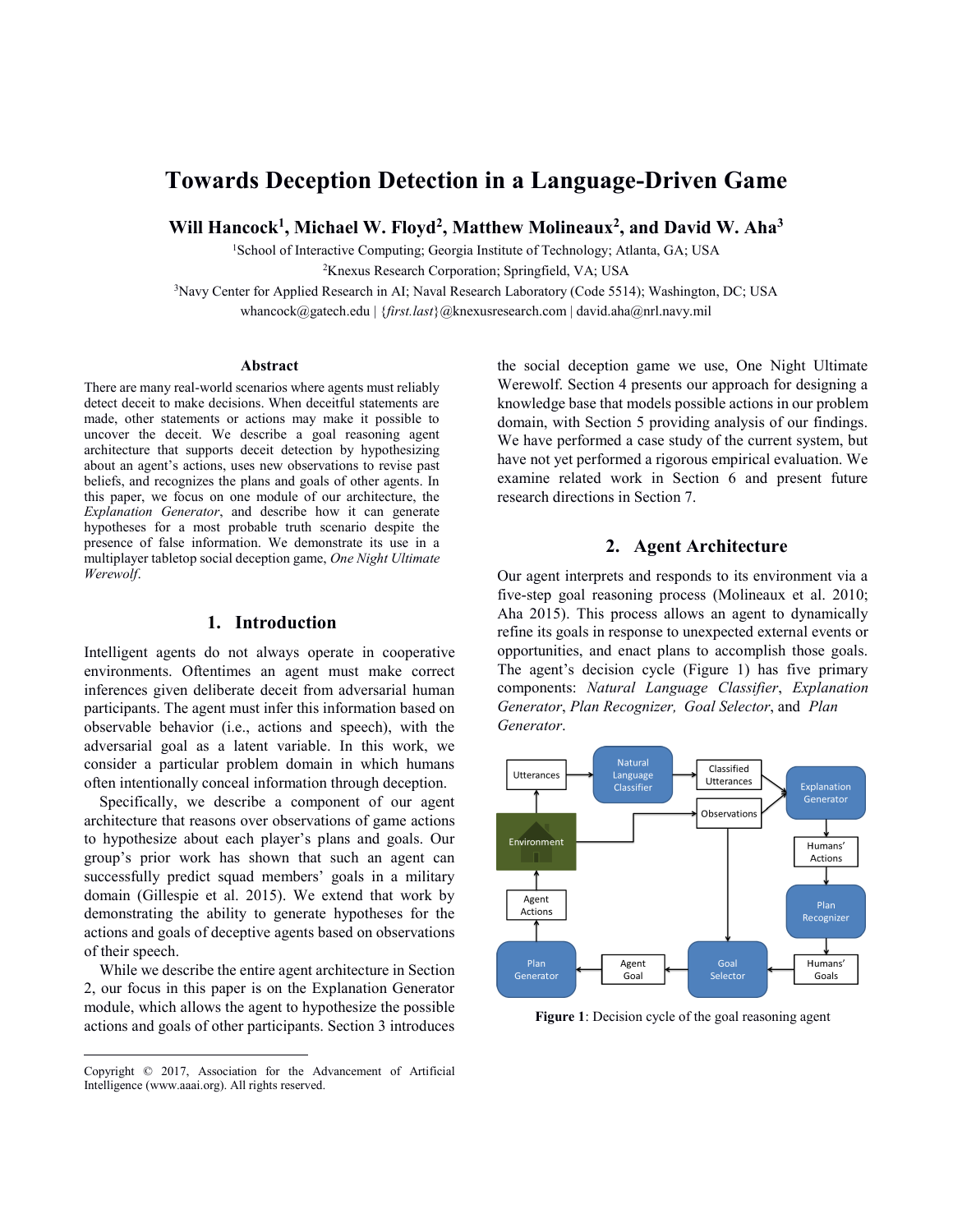This paper focuses exclusively on how the Explanation Generator generates hypotheses for the actions of human players based on observations of their conversational utterances. Gillespie et al. (2015) use a similar agent architecture and provide a more detailed description of the other four components.

# **3. One Night Ultimate Werewolf**

The domain we examine is a tabletop social deception game called *One Night Ultimate Werewolf* (Bezier Games 2016). We chose this game because players interact using unconstrained natural language, have a variety of goals, work under hidden information, and actively engage in deception.

In the game, players are randomly assigned *roles* that place them into three competing factions with conflicting goals: *Villagers*, *Werewolves*, and the *Tanner*. Initially each player knows only their own role. We constrained the game to five players and eight possible roles (i.e., five roles will be assigned and three will be unused), with some roles granting special abilities. The roles (and the maximum number of players with that role in each game) we use are *Werewolf* (2), *Mason* (2), *Generic Villager* (2), *Seer* (1), and *Tanner* (1). The Werewolf roles are part of the *Werewolves faction*, the Tanner is part of the *Tanner faction*, and all remaining roles are part of the *Villagers faction*.

The game proceeds as follows:

- 1. **Role assignment**: Each player receives a *role card* with an assigned role printed on it. After viewing his or her role, the player then places the card face down in front of them and may not view their card again. The remaining three roles are placed face down on a table within reach of all players.
- 2. **Special abilities**: An external moderator oversees this portion of the game:
	- a. The moderator instructs all players to close their eyes.
	- b. The moderator instructs all Werewolves to open their eyes, identify the other Werewolves (if any), and close their eyes. If only one Werewolf opens their eyes, they may look at one of the unused role cards.
	- c. The moderator instructs all Masons to open their eyes, identify the other Masons (if any), and close their eyes.
	- d. The moderator instructs the Seer to open their eyes. The Seer may look at the role card of one other player or two of the unused role cards. The Seer then closes their eyes.
	- e. The moderator instructs all players to open their eyes again.
- 3. **Information gathering**: The players have several minutes to attempt to gather information about the

other players. There is no turn taking; players can speak as much or as little as they wish. Similarly, there are no constraints on what is discussed or the vocabulary used.

4. **Shooting phase**: Each player chooses one other player to "shoot" and players announce their choices simultaneously. The player who is shot by the most other players "dies". In the event of a tie, all players tied for the most shots die.

#### 5. **Declaring winners**:

- a. If the Tanner dies, the Tanner wins (regardless of which other players die). Otherwise, the Tanner loses.
- b. If at least one Werewolf dies, the Villagers faction wins (regardless of the Tanner's fate). Otherwise, they lose.
- c. If neither the Tanner nor any Werewolves die, the Werewolves faction wins. Otherwise, the Werewolves lose.

Players know their own role and, depending on the special ability of that role, may have more information as well. The Werewolves and Masons know information about other members of their faction; the Seer may know the role of any one other player; and a lone Werewolf or the Seer may know either 1 or 2 unused roles. Players with the Generic Villager role have no special abilities, so they have less information than do other players.

# **4. Explanation Generation**

Our agent's Explanation Generator uses DISCOVERHISTORY (Molineaux and Aha 2015), which searches a hypothesis space to find explanations of the current and past game state. This module uses environmental observations, including representations of statements made by players, to generate possible explanations for what has occurred in the environment (i.e., actions and external events that must have occurred). Each explanation contains, in part, the agent's hypothesis as to what actions each other entity (e.g., humans, robots, or other agents) in the environment has performed. DISCOVERHISTORY's search is constrained by the requirement that observations received must be explained by those actions. At the beginning of each game, DISCOVERHISTORY begins with a set containing a single, trivial explanation. As observations are received, the Explanation Generator iteratively refines this set. At each step, the generated explanation set includes the most probable explanations (i.e., based on the likelihood of actions and events contained in each explanation) that are consistent with all past observations.

The observations received by DISCOVERHISTORY in the One Night Ultimate Werewolf domain consist of a list of facts about utterances made by the players. The source of this data is natural language utterances taken from games of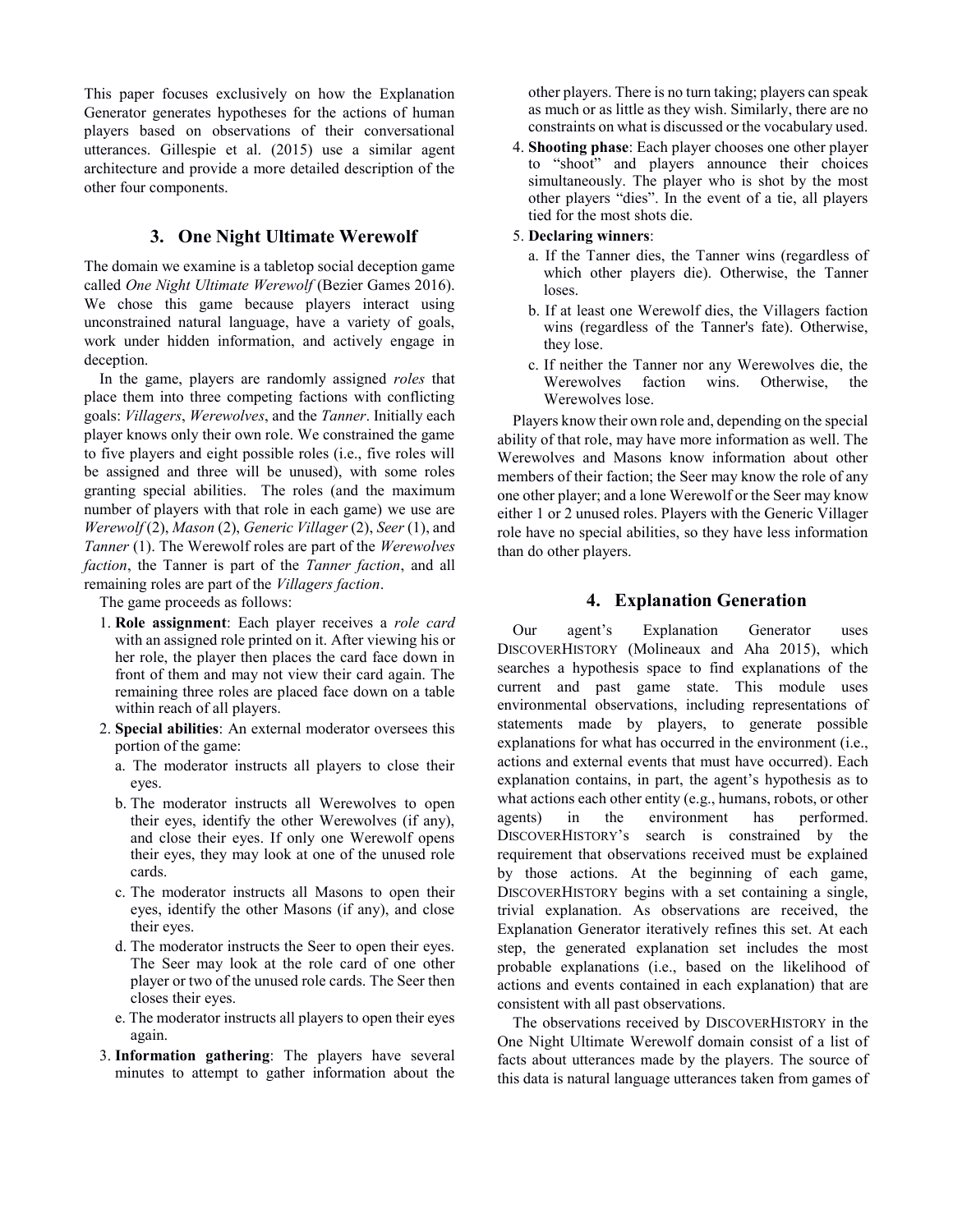werewolf played by human participants (e.g., "*I think you are a werewolf*." or "*Did you look at anyone's role?*"). Utterances are classified along nine dimensions, and the classifications are input to DISCOVERHISTORY. The nine classification tasks are: *Phrase-purpose* (i.e., general type of utterance); *Phrase-address-type* (i.e., size of group the utterance was addressed to); *Phrase-addressee* (i.e., whether an utterance was directed at a specific player); *Phrase-subject* (i.e., the subject matter discussed in the utterance); *Phrase-target-person* (i.e., the player being discussed in the utterance); *Phrase-target-role* (i.e., the role being discussed in the utterance); *Phrase-target-role-group* (i.e., the subgroup of roles being discussed in the utterance); *Phrase-target-position* (i.e., the unused role card being discussed); and *Phrase-negated* (i.e., whether an utterance was positive or negative). Gillespie et al. (2016) provide more information about the classification tasks and their possible labels. Additionally, each utterance also contains two other pieces of information: *Phrase-speaker* (i.e., who spoke the utterance) and *Phrase-responds* (i.e., whether the utterance was in response to another utterance). For our initial case study, we use human-labelled test data as input rather than the output of the Natural Language Classifier (i.e., to remove any errors the Natural Language Classifier might introduce).

### **4.1 Action Modelling**

For an agent to play One Night Ultimate Werewolf, it requires a *model of the game rules* and a *model of possible actions*. The game rules include, for example, the following background information:

- 1. A limited number of each type of role can be active in any game (i.e., some roles are unused).
- 2. Each role starts the game with role-specific knowledge.
- 3. Each Werewolf knows the identity of the other Werewolf (if any).
- 4. If a second Werewolf is not active, each Werewolf knows one unused role.
- 5. The Seer knows the role of one other active player, or two inactive roles.

The action model provides a mechanism for the agent to interpret the various utterances as speech actions. We use a modified version of PDDL+ (Fox and Long 2006) to model actions. Each action is defined by parameters, a logical precondition (i.e., what must be true for the player to perform this action), and set of effects (i.e., what utterance the player will speak). Additionally, each action also identifies its performer for purposes of ascribing actions to individual players. The domain model we created has both deceptive and non-deceptive actions; thus, multiple actions can result in the same utterance (i.e., one action where a player says something truthful and one where they say

something deceitfully). The difference between a truthful and deceitful action is a result of their differing preconditions. For example, the utterance "*Bob is a werewolf!*" could be a result of a player revealing knowledge that they know, asserting a belief with no knowledge of its accuracy, or lying to divert attention. The following action model describes an action where the player truthfully reveals a role:

```
(:action reveal-player-role
:performer ?self
:parameters (?p - person ?r - role)
:precondition (and (eq (self) ?self)
               (person-observed-role ?self ?p ?r)
               (create phrase ?ph (get-phrase-symbol))
          )
:effect (and (set (phrase-purpose ?ph) claim)
             (set (phrase-address-type ?ph) everyone)
             (set (phrase-subject ?ph) starting-role)
             (set (phrase-target-person ?ph) ?p)
             (set (phrase-target-role ?ph) ?r)
             (set (phrase-speaker ?ph) ?self)
      )
)
```
In contrast, the following action model describes an action where the player is being deceitful:

```
(:action divert-with-false-role
:performer ?self
 :parameters (?p - person ?r - role)
 :precondition (and (eq (self) ?self)
               (not (person-observed-role ?self ?p ?r))
               (create phrase ?ph (get-phrase-symbol))
 )
 :effect (and (set (phrase-purpose ?ph) claim)
             (set (phrase-address-type ?ph) everyone)
             (set (phrase-subject ?ph) starting-role)
             (set (phrase-target-person ?ph) ?p)
             (set (phrase-target-role ?ph) ?r)
             (set (phrase-speaker ?ph) ?self)
      )
)
```
These two models differ both in the type of the action (i.e., *reveal-player-role* and *divert-with-false-role*), which could be used to determine intent, and the preconditions (i.e., not observing a person's role), which require the player to have certain information. To use the revealing action, the player must have actually observed Bob's role, meaning the player is either another Werewolf (i.e., the Werewolves observed each other) or the Seer (i.e., the Seer observed a role card).

A player could lie for multiple reasons. For example, a Werewolf player might lie to try to divert suspicion to avoid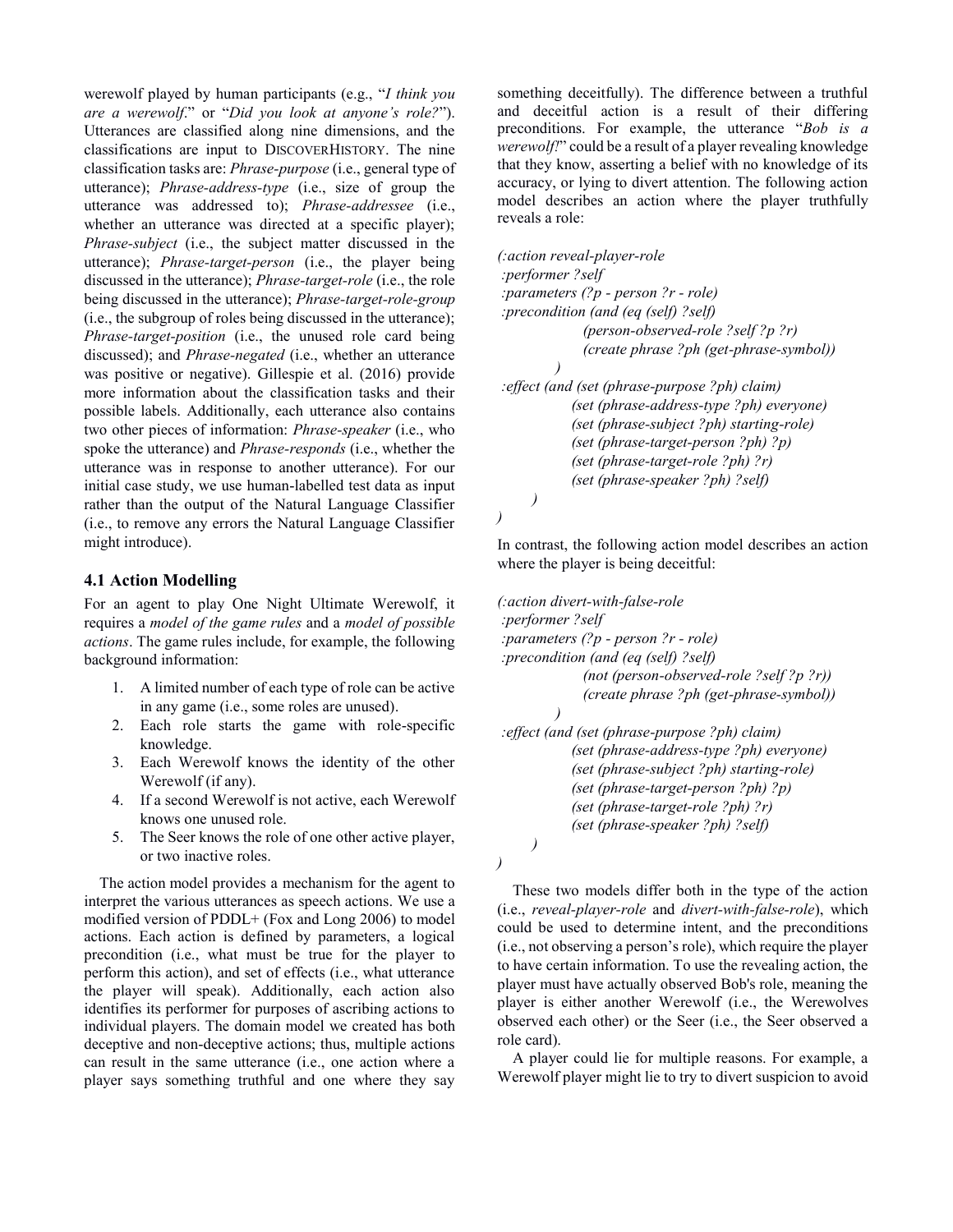being shot by other players. A Tanner might lie to create suspicion, to appear to be a Werewolf and be shot. The Explanation Generator does not attempt to determine this motivation; that is left to the Plan Recognizer. It attempts to determine only which actions are consistent with the available information (i.e., the utterances that have been spoken thus far). In modeling deception for the Explanation Generator, it is challenging to provide an adequate set of actions to reason over all possible behaviors and goals of participants. The model must be general enough to accommodate a majority of possible game states, specific enough to allow recognition of typical strategies used by players, and must permit efficient reasoning. A larger set of more specific actions may better encode possible game states, but also cause processing time for DISCOVERHISTORY to become intractable.

The foundation for encoding game knowledge lies in PDDL+ events and actions corresponding to opening game moves. In general, each game role performs a specific predetermined action before gameplay begins. All roles share one common action, which is the action of observing one's own role. Other roles carry additional actions (e.g., Werewolves observe whether there is another Werewolf in the game).

Certain static parameters of the game of Ultimate Werewolf can be encoded into the set of actions as constraints. In any game, the number of possible instances of a particular role is known (i.e., based on the game configuration). If three players claim to be the Seer, at least two must be lying since there is at most one Seer, and possibly all three are lying (e.g., the Seer role is unused or another player is the Seer).. We introduce this constraint in the PDDL+ actions by including fluents that model these class instantiation limits. By introducing these limits in the initial PDDL+ event of a player observing their own role, all subsequent events that occur due to these initial observations are therefore constrained by our role-limiting fluents.

### **4.2 Preliminary Case Study**

We present as a case study the explanation generated from a sequence of utterances in a game. We denote the five players in the game *person1*, …, *person5*. In this game, our agent is an impartial observer. We observe the following series of utterances:

- **Person3**: *I am the Seer*
- **Person5**: *There's only one Werewolf in the game*
- **Person1**: *How do you know?*
- **Person5**: *Because I am the actual Seer*
- **Person3**: *And you saw the Seer?*
- **Person5**: *I am the Seer*
- **Person1**: *I was also the Seer*

There can only be one Seer per game. Therefore, given the above utterances, we have a conflict where three players are claiming to be the Seer, so at least two of them must be lying. Using these utterances as input to DISCOVERHISTORY gives us one possible explanation:

- 0. (ASSUME-INITIAL-VALUE (PERSON-STARTING-ROLE PERSON1) VILLAGER TIME 1)
- 1. (ASSUME-INITIAL-VALUE (PERSON-STARTING-ROLE PERSON5) SEER TIME 1)
- 2. (ASSUME-INITIAL-VALUE (PERSON-STARTING-ROLE PERSON3) WEREWOLF TIME 1)
- 3. (VILLAGER-EXAMINES-STARTING-ROLE PERSON1 TIME 3)
- 4. (SEER-EXAMINES-STARTING-ROLE PERSON5 TIME 3)
- 5. (WEREWOLF-OBSERVES-UNUSED-WEREWOLF PERSON3 TIME 3) 6. (WEREWOLF-EXAMINES-STARTING-ROLE PERSON3 TIME 3)
- 7. (TIME-PASSES 0.1 TIME 37)
- 8. (TIME-PASSES 0.1 TIME 121)
- 9. (WEREWOLF-CLAIMS-SEER PERSON3 PERSON3 PHRASE2 TIME 136)
- 10. (TIME-PASSES 0.1 TIME 154)
- 11. (HYPOTHESIZE-ONE-ACTIVE-ROLE WEREWOLF PERSON5 PHRASE7 TIME 169)
- 12. (TIME-PASSES 0.1 TIME 187)
- 13. (REVEAL-PLAYER-ROLE PERSON5 SEER PERSON5 PHRASE9 TIME 202)
- 14. (TIME-PASSES 0.1 TIME 220)
- 15. (REVEAL-PLAYER-ROLE PERSON5 SEER PERSON5 PHRASE14 TIME 235) 16. (TIME-PASSES 0.1 TIME 253)
- 17. (DIVERT-WITH-FALSE-ROLE PERSON1 SEER PERSON1 PHRASE32 TIME 268)
- 18. (TIME-PASSES 0.1 TIME 286)

This explanation assumes that *person5* is the actual Seer (line 1), while *person1* is a Villager (line 0) and *person3* is a Werewolf (line 2). The remaining lines describe the actions performed by each player that resulted in the observed utterances. This explanation is consistent with the states of the game. However, it is not the only possible explanation. Note that *person5* (the actual Seer), makes an observation that there is only one Werewolf in the game. Intuitively, this naturally lends credence to their claim of being a Seer. However, if it was later revealed that the Werewolf statement was false, then the most plausible explanation may conclude that *person5* is not the actual Seer. The above explanation provides the agent with the most likely hypothesis given the currently available information and allows it to use the explanation to make strategic decisions, but does not preclude further refinement of the explanation as more information becomes available.

# **5. Analysis**

An initial analysis of the agent's explanation generation performance over five game logs allows us to make several key observations. The hypothesis space over which DISCOVERHISTORY must search is large. Care is needed to balance action generality and specificity. Adding ambiguity to the search domain results in exponential growth of the space to search over. For any action with a slot for the role, the branching factor is then the number of possible roles in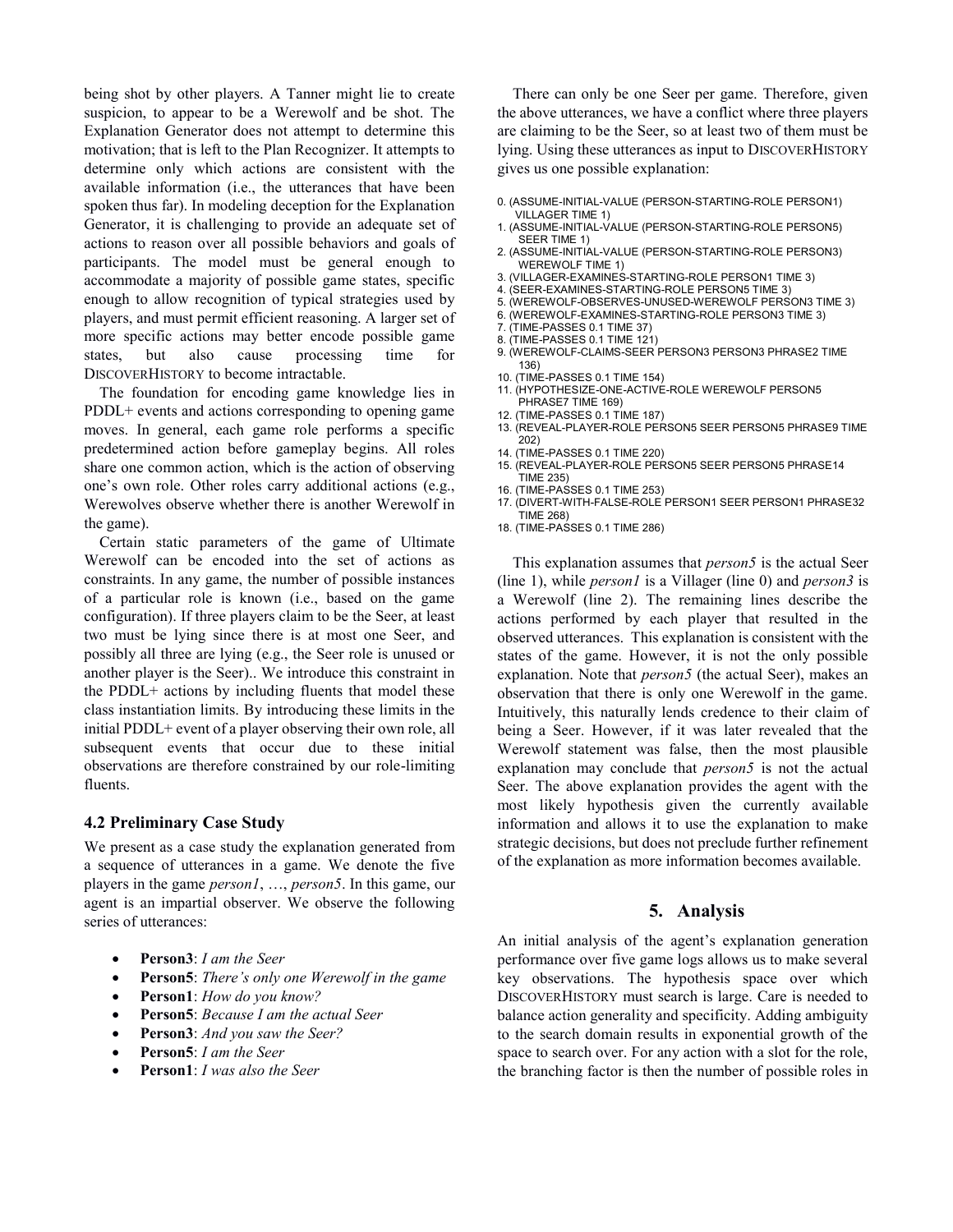the game. Fortunately for Ultimate Werewolf, this is not a significant concern due to the limited number of players and roles.

While collecting experimental data we observed that even players with roles that should not require deception (e.g., Villagers) actively engage in deception and omission. Since nearly all players engage in deception, it becomes more important to identify when they are being deceptive and why they are being deceptive. We can imagine a game state where all players tell the truth. Thus, there are no inconsistencies and each utterance further constrains the space, simplifying search. We can also imagine a game where every utterance is a lie. Our agent, as well as a human player, would perform poorly since no truthful information is available to generate hypotheses. Real-world games lie somewhere between these two extremes. Assuming that an individual human player's memory of all prior game utterances is imperfect, their ability to consistently lie diminishes over time. However, our agent does not suffer from this problem (at least not the ability to remember, but perhaps pruning is necessary to trim the search space) and therefore should have an advantage in its ability to resolve inconsistencies from earlier in the game.

Aside from the rate of lying, we hypothesize that as the number of utterances increases, accurate inferences on which players are being truthful quickly collapses the statespace into something manageable by the Explanation Generator. Therefore, we believe that the action model developed here can be used as a basis for a larger set of realworld scenarios. This hypothesis matches our observations in the limited amount of games that we have analyzed so far, but we plan to evaluate performance in a larger-scale environment as part of future work.

# **6. Related Work**

Our work focuses on deceit detection in a game where the players often engage in deception. Deception detection in conversational games has been approached using textual cues (Zhou and Sung 2008) (e.g., word selection, utterance duration, utterance complexity), vocal cues (Chittaranjan and Hung 2010) (e.g., pitch, pauses, laughter), and visual cues (Raiman et al. 2011) (e.g., head and arm movements). In contrast, our system uses logical inference to detect deception. These systems are designed to classify players as truthful or deceptive, and use that information to identify players with deceptive roles (e.g., werewolves).

Network analysis has been used to identify groups of players with similar patterns of behavior (Yu et al. 2015). The statements made by each player are used to determine their attitudes toward other players (e.g., a positive attitude if they regularly defend another player or a negative attitude if they regularly accuse another player) and players are

clustered based on their attitudes. The underlying assumption is that deceptive players will have positive attitudes toward other deceptive players while having negative attitudes toward other players. In our domain, even the most common roles (e.g., Werewolf, Mason, Generic Villager) have at most two players with those roles. If a player knows of another player with the same role (i.e., using a special ability), they often avoid displaying a positive attitude toward that player since it can arouse suspicion.

Pearce et al. (2014) examine multiagent social planning scenarios that possibly involve deception. Their system reasons over agent goals to allow a particular agent to achieve its goals by reasoning over other agent's beliefs and goals. The target agent may aim to manipulate other participants' belief states to achieve its aim. Our system can be viewed as a more generalized version of this, as our agent roles are an unknown, thus giving our reasoning engine an additional layer of uncertainty. However, we have not yet tested this conjecture.

Meadows et al. (2014) study social cognition by developing an agent that can understand simple fables. An Explanation Generator is used to reason over the agent's beliefs and goals, but again, the roles of agents are static and known a priori, giving the system a simpler domain to reason over.

Azaria et al. (2015) have developed an agent that can identify deception, convince other players of the deception, and avoid raising suspicions about their own behavior. The agent participates in a simplified social deception game where a single pirate has to deceive three non-pirates to steal treasure. The primary differences between their work and our own are that their game uses structured sentences rather than free text, the game is less complex (i.e., fewer roles and player goals), and their system is focused on identifying deception rather than a player's plan or role.

Vázquez et al. (2015) have studied the reaction of human players when a robotic player participates in a social deception game. The robot has the appearance of autonomy but is actually controlled by an unseen human. Although this differs from our own goal of an autonomous player, it demonstrates that humans are open to playing social deception games with robotic participants.

Toriumi et al. (2016) describe the AI Wolf contest, a competition to create AI agents that play Werewolf. The primary difference between AI Wolf agents and our agent is that their AI Wolf agents use a set of predefined actions to play the game rather than using unstructured natural language. A primary contribution of our work is that utterances are interpreted and used to generate hypotheses for probable actions. The other major difference is that our agent is a game observer rather than an active participant, although that is a goal of future work.